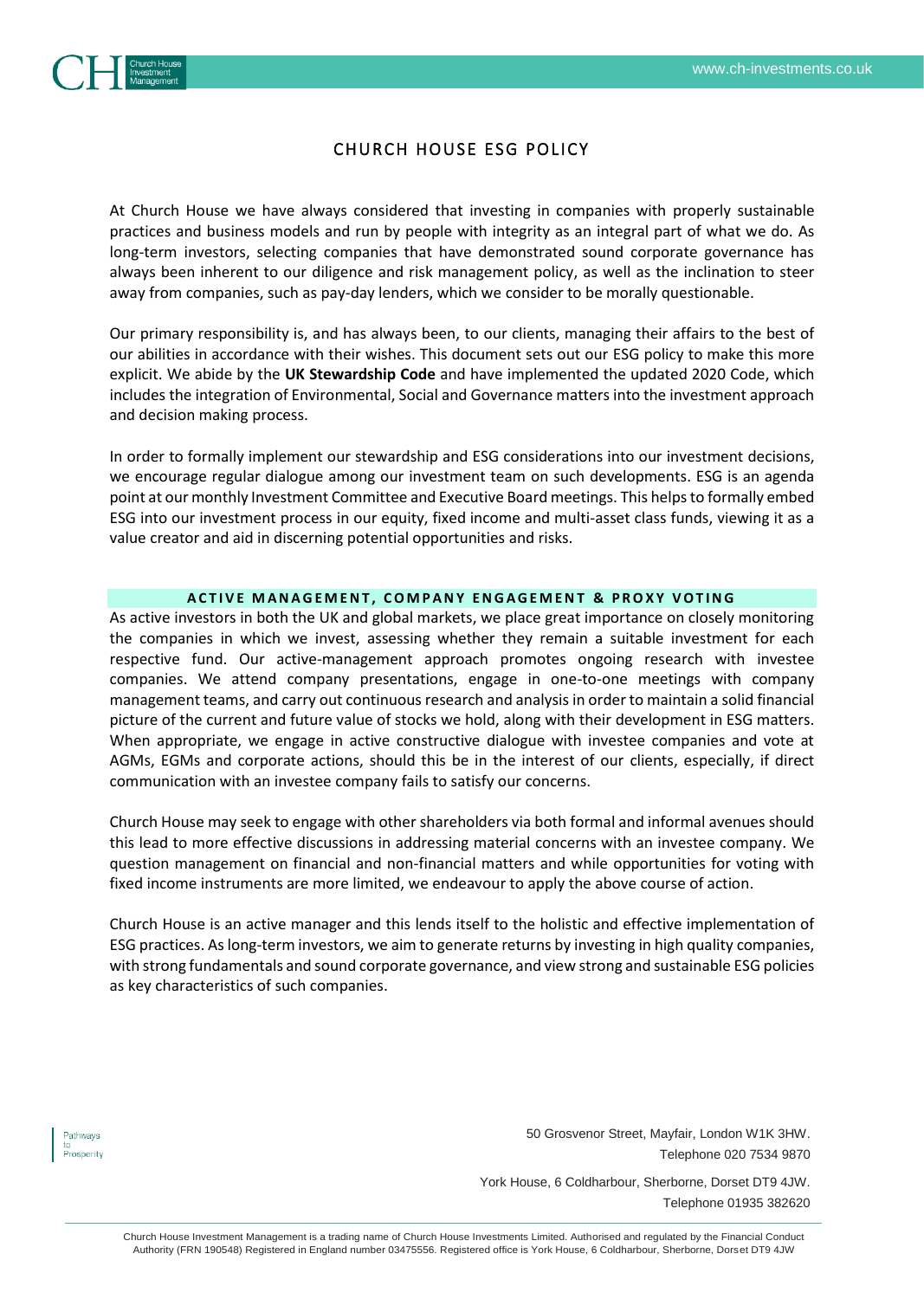

## **E N V I R O N M E N T A L**

We look to invest in companies which demonstrate a strong willingness and determination to carry out positive ESG practices, and ultimately guide companies along the path to create a more sustainable and environmentally friendly society. We understand that environmental concerns vary by company and, where concern is high (i.e. energy), we assess the company's long-term growth strategy and trajectory of change towards sustainability. Factors which we may take into consideration may include, but are not limited to, energy usage, greenhouse gases (GHG), carbon footprint and waste management.

### **S O C I A L**

We aim to invest in companies with employee diversity and equality and effective upholding of human rights. Non-discriminatory, progressive policies and well placed controls in employee health & safety tend to be reliable measure of company culture and social practices. Cyber security and data privacy also remain key concerns and close attention is paid to controls in place to mitigate a cyber-threat.

### **G O V E R N A N C E**

Engagement with investee companies, often via regular meetings with management and direct dialogue, is core to our due diligence investment process, and helps us gain a holistic and sound understanding of a company's corporate governance, including their long-term strategy. We aim to promote sound corporate governance in our investee companies, towards robust ESG and sustainability practices.

Assessing the corporate governance of a firm is important in determining the long-term sustainability, incentives and culture in a company and facilitates us in evaluating which (potential) investments to enter, hold or exit. Careful consideration is given, but not limited to, the following points:

- Composition and independence of the Board
- Ownership structure
- Remuneration
- Long-term growth strategy
- Conflict of interest policy
- Geographic locations the company operates in
- Transparent and accountable reporting

## **ESG MATERIALITY**

We recognize that the materiality of ESG issues and opportunities vary by company and sector and these issues are thus discussed each month. Ultimately, we view ESG as a positive risk mitigator, which promotes investment in high quality businesses and has a positive effect on company fundamentals and the long-term interests of shareholders.

We do not necessarily view divestment as the most beneficial course of action. As responsible investors and where possible, we aim to help drive a change to positive ESG integration via active engagement, assuming the business fundamentals and pricing are still attractive.

Pathways to<br>Prosperity 50 Grosvenor Street, Mayfair, London W1K 3HW. Telephone 020 7534 9870

York House, 6 Coldharbour, Sherborne, Dorset DT9 4JW. Telephone 01935 382620

Church House Investment Management is a trading name of Church House Investments Limited. Authorised and regulated by the Financial Conduct Authority (FRN 190548) Registered in England number 03475556. Registered office is York House, 6 Coldharbour, Sherborne, Dorset DT9 4JW